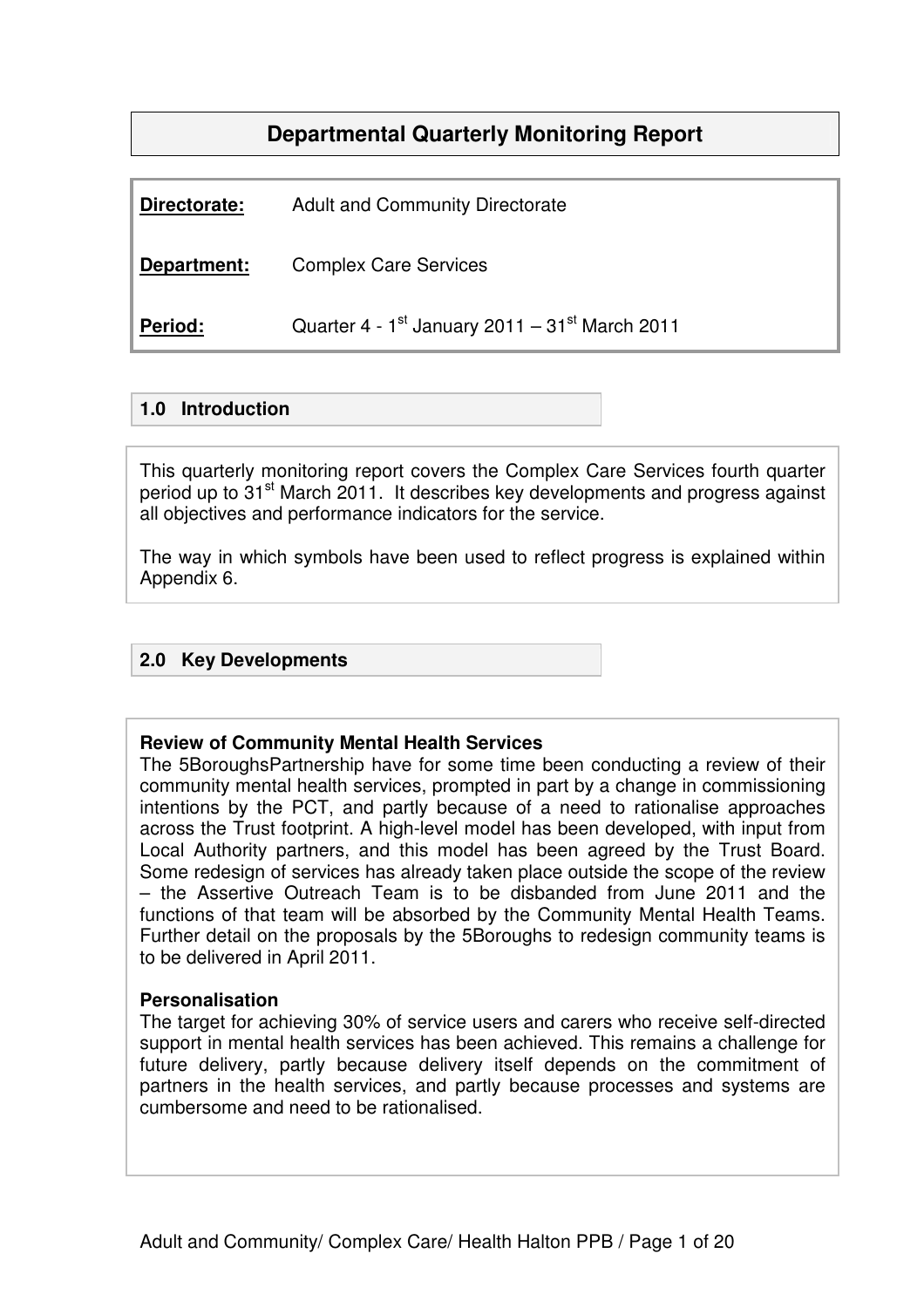### **Mental Capacity Act/Deprivation of Liberty Safeguards**

A new IMCA service has been commissioned across the four boroughs of Halton, Warrington, St Helens and Knowsley, and responsibility for managing this contract currently lies within the Halton commissioning services. A formal Section 75 agreement has been put in place between Halton and St Helens Councils and the PCT to cover the work of the Mental Capacity Act Co-ordinator, and a memorandum of understanding is in place to allow Best Interests Assessors to work across the organisations as required. These agreements will need to be renegotiated in the light of the changes within the PCT. The Training plan for 2011 has been identified and a new programme of e-learning can be accessed through the Council's website. All relevant front line staff in the Directorate are being required to undertake this training, as one of the recommendations from a recent serious case review.

### **Older People's Mental Health Services**

The 5Boroughs have continued to lead a project to deliver the Assessment, Care and Treatment service for people with dementia, which is to be delivered across Halton and St Helens. At this stage, this project appears to be unable to deliver fully against the original specification, with only core elements of assessment and diagnosis to be delivered in the first phase, mainly through redesign of the existing day hospital services. Discussions are continuing about potential amendments to the specification and how to use existing financial commitments. The 5Boroughs is also undertaking a review of the operation of the Older People's Community Mental Health Teams across St Helens and Halton, and the Directorate is now involved in this review.

### **3.0 Emerging Issues**

### **New referral sources**

The delay in the provision by the 5Boroughs of firm proposals for a new structure for community mental health services means that no action has yet been taken to redesign social care services to take account of other referral sources and operational pressures. It is expected that this will now take place in 2011, Quarter 1, once the 5Boroughs plans have become clearer.

#### **National Mental Health Strategy**

The new national mental health strategy, "No health without mental health" has now been published by the government, along with specific guidance on the intended outcomes of the strategy. This is to be reported to the management team in Quarter 1 2011.

### **Deprivation of Liberty Safeguards**

Recent case law decisions continue to be considered for their impact on local services. Further work will be done on this in Quarter 1 2011.

### **Autistic Spectrum Conditions**

A multiagency steering group is in place to deliver the aims of the local strategy.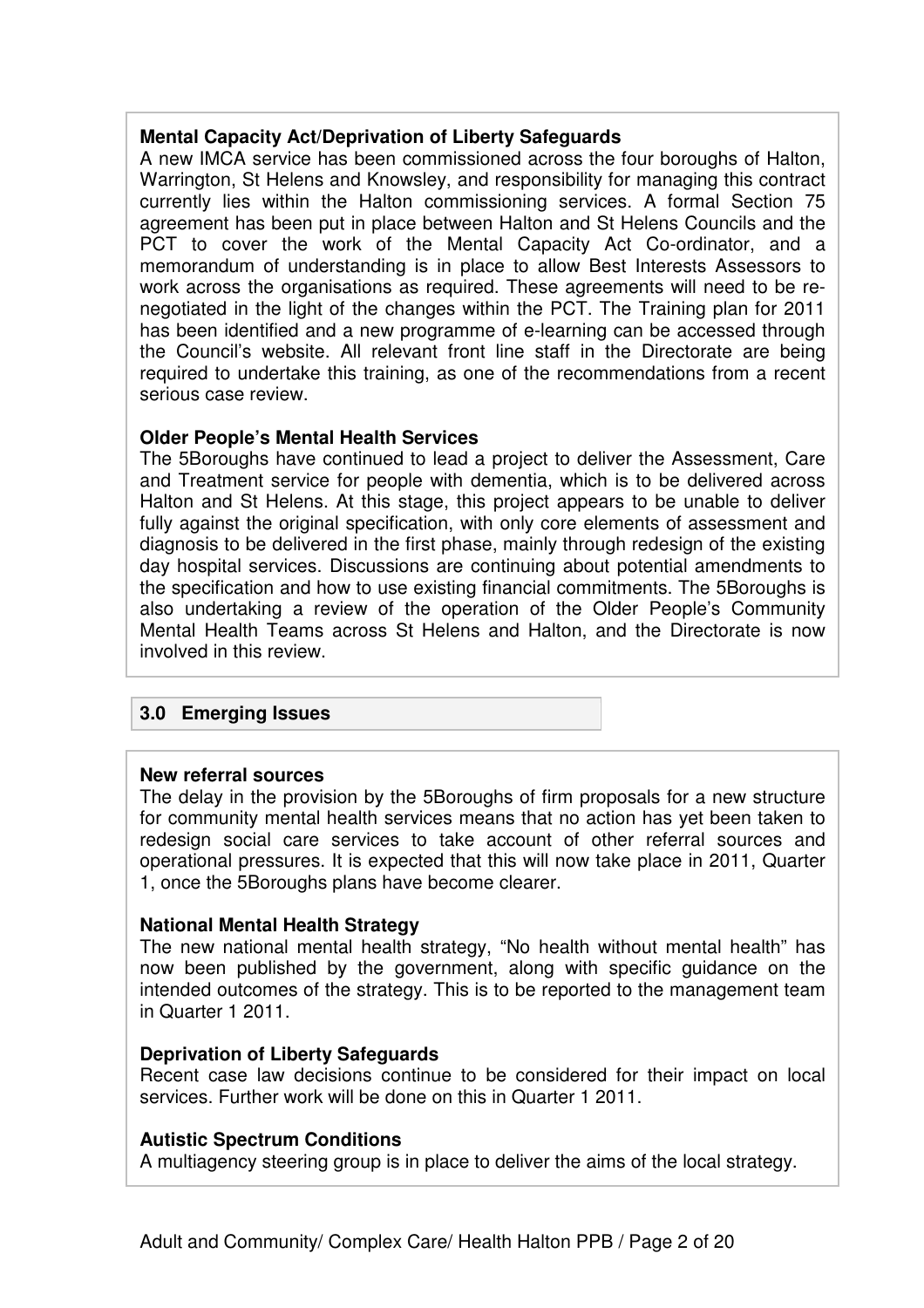# **4.0 Service Objectives / milestones**

## **4.1 Progress against 'key' objectives / milestones**

| Total |                                                                                                                |  |  | $\mathbf x$ |  |
|-------|----------------------------------------------------------------------------------------------------------------|--|--|-------------|--|
|       | All 'Key' Objectives/milestones have achieved their annual targets. Details are<br>provided within Appendix 1. |  |  |             |  |

### **4.2 Progress against 'other' objectives / milestones**



Nine of the 'other' objective indicators have met their annual targets as planned with two exceptions relating to milestones. Implementation of the Local Affordable Warmth Strategy has been delayed due to the departure of the Principal Housing Officer; and the review of policies, procedures/pathways within the HHILLS Service will be reviewed once processes and policies have been completed. Additional details are provided in Appendix 2.

### **5.0 Performance indicators**

### **5.1 Progress Against 'key' performance indicators**

| Total | -3 | $\sim$ | $\Omega$ | $\bullet$ | $\sim$ | $\overline{\textbf{v}}$ |  |
|-------|----|--------|----------|-----------|--------|-------------------------|--|
|       |    |        |          |           |        |                         |  |

One Key objective has met its target. One indicator is not reportable until 2011/12 (NI 127), as further clarification on the indicator definition is to be provided from NHS Information Centre. One indicator is estimated and the actual outturn figure is expected to be available in June 2011. Details are provided within Appendix 3.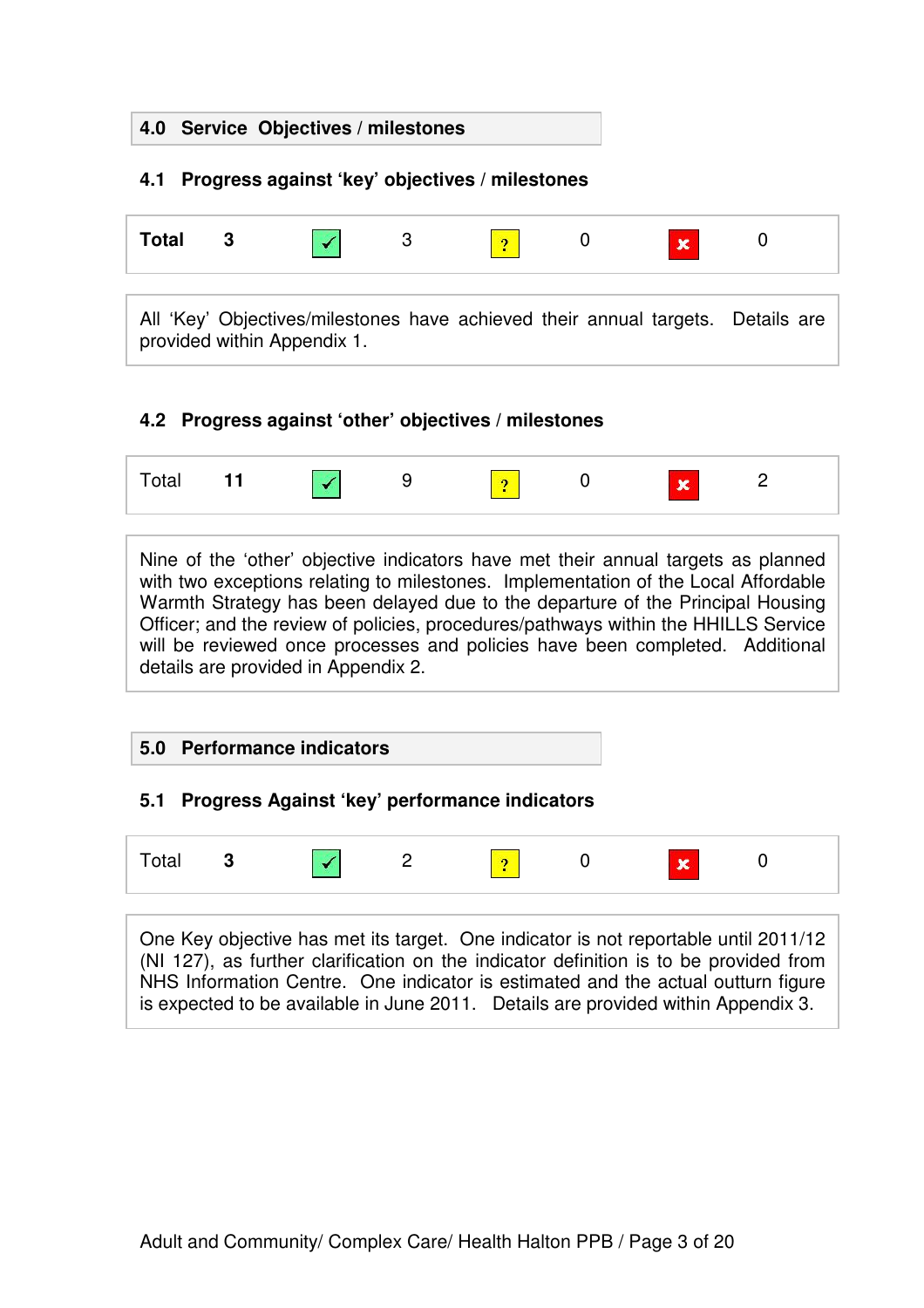### **5.2 Progress Against 'other' performance indicators**

| Total 19 $\sqrt{8}$ 8 $\frac{1}{2}$ 0 $\sqrt{8}$ 8 |  |  |  |  |  |  |
|----------------------------------------------------|--|--|--|--|--|--|
|----------------------------------------------------|--|--|--|--|--|--|

Eight 'other' Performance Indicators have met their annual targets as planned. Two indicators cannot be reported at this time as they were expected to be reported via the place Survey. One indicator (NI 146) is undetermined as a target was not set, even though direction of travel indicates improvement in performance. Several indicators are reported as estimated. It is expected that the actual outturns for these indicators will become available during Q1, 2011. Additional details are provided in Appendix 4.

### **6.0 Risk Control Measures**

No 'high' priority risk control measures have been identified.

### **7.0 Progress against high priority equality actions**

There are no high priority equality actions to report.

### **8.0 Data quality statement**

The author provides assurance that the information contained within this report is accurate and valid and that every effort has been made to avoid the omission of data. Where data has been estimated, has been sourced directly from partner or other agencies, or where there are any concerns regarding the limitations of its use this has been clearly annotated.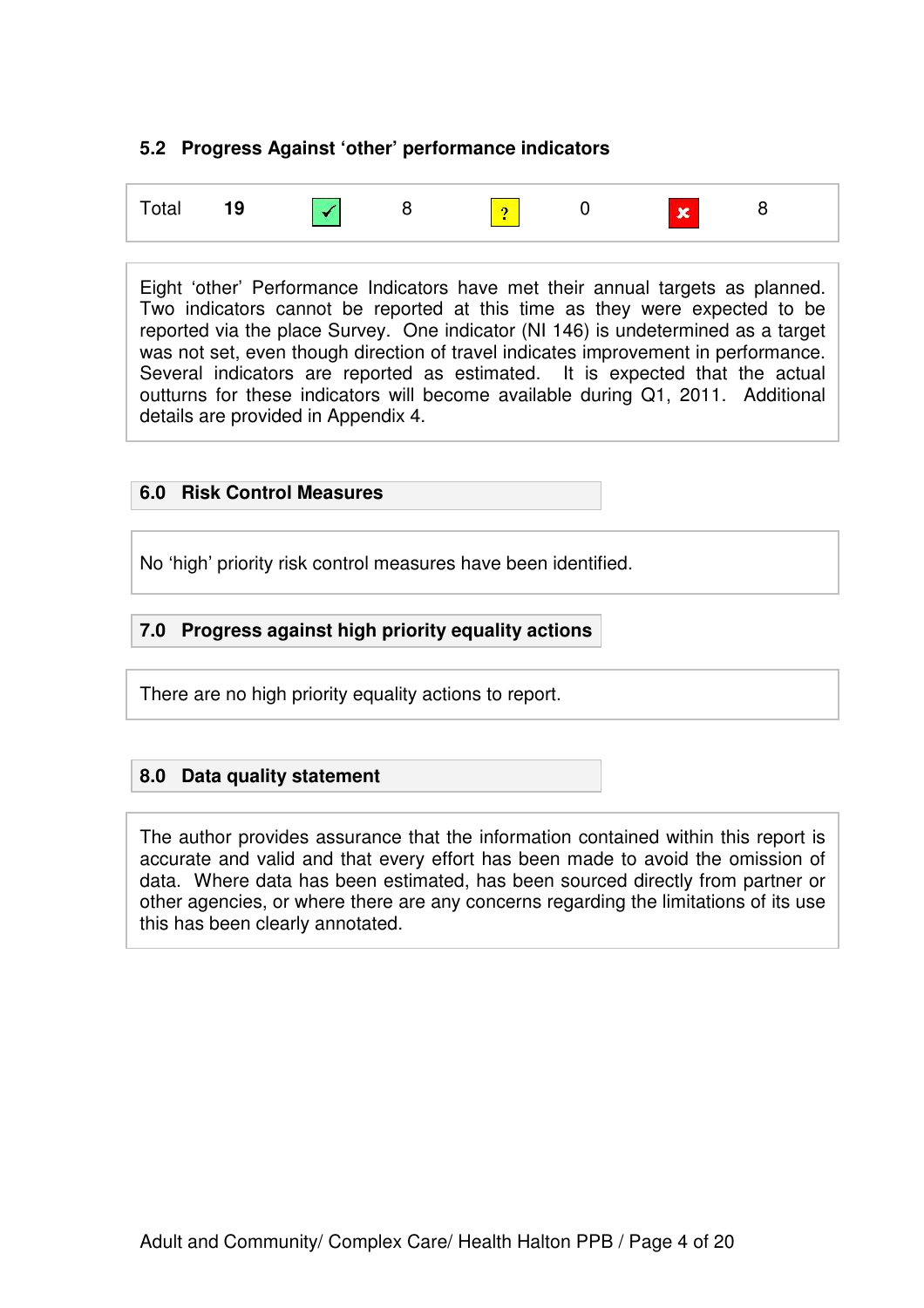# **9.0 Appendices**

| Appendix 1 Progress Against 'key' objectives / milestones   |
|-------------------------------------------------------------|
| Appendix 2 Progress against 'other' objectives / milestones |
| Appendix 3 Progress against 'key' performance indicators    |
| Appendix 4 Progress against 'other' performance indicators  |
| Appendix 5 Financial Statement                              |
| Appendix 6 Explanation of use of symbols                    |
|                                                             |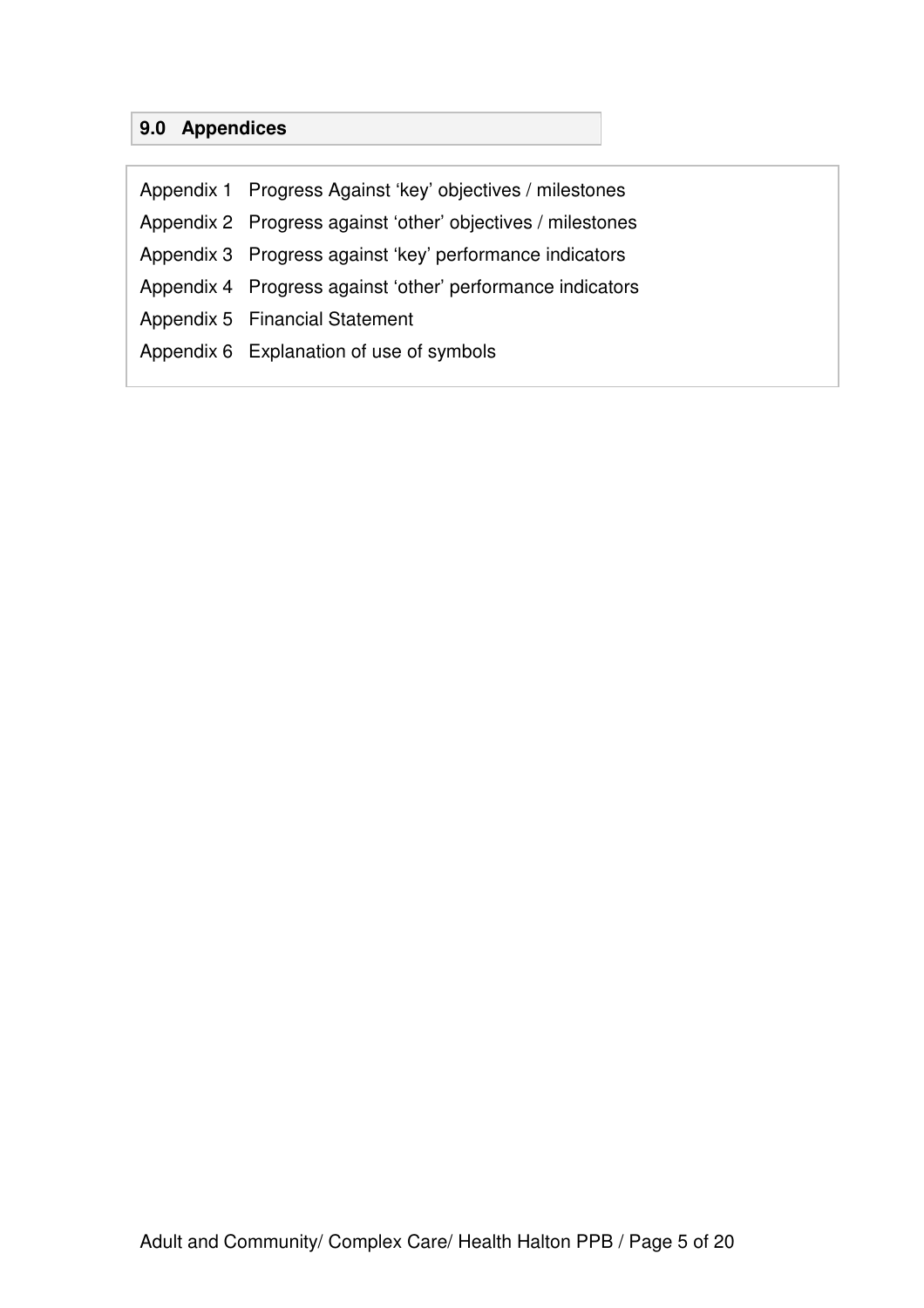# **Appendix 1: Progress Against 'key' objectives / milestones**

| Ref  | <b>Objective</b>                                                                                                                                                                                                      |
|------|-----------------------------------------------------------------------------------------------------------------------------------------------------------------------------------------------------------------------|
| CCS1 | Working in partnership with statutory and non statutory organisations, evaluate, plan, commission and redesign services to<br>ensure that they meet the needs and improve outcomes for people with Complex Care needs |

| <b>Milestones</b>                                                                                        | <b>Progress</b><br>$Q_4$ | <b>Supporting Commentary</b>                                                                                                                                                                                                                                                                                                                                                                                        |
|----------------------------------------------------------------------------------------------------------|--------------------------|---------------------------------------------------------------------------------------------------------------------------------------------------------------------------------------------------------------------------------------------------------------------------------------------------------------------------------------------------------------------------------------------------------------------|
| Implement the Local Dementia Strategy, to ensure<br>effective services are in place Mar 2011. (AOF6 & 7) |                          | Dementia project plan for implementation now complete, service<br>pathway mapping is complete and stage two is the redesign of<br>existing services that will take place over the next six months.<br>Redesign will take place within the existing Community Mental Health<br>Team and 5 Boroughs Partnership. It is anticipated that the first<br>elements of redesigned pathway will be implemented by July 2011. |

| Ref  | <b>Objective</b>                                                                                                                                                                                                      |
|------|-----------------------------------------------------------------------------------------------------------------------------------------------------------------------------------------------------------------------|
| CCS2 | Effectively consult and engage with people who have Complex Care needs to evaluate service delivery, highlight any areas<br>for improvement and contribute towards the effective re-design of services where required |

| <b>Milestones</b>                                                                                                                                                                                     | <b>Progress</b><br>Q <sub>4</sub> | <b>Supporting Commentary</b>                                                                                                                                                                                                                                                                                                                                                                                                                                               |
|-------------------------------------------------------------------------------------------------------------------------------------------------------------------------------------------------------|-----------------------------------|----------------------------------------------------------------------------------------------------------------------------------------------------------------------------------------------------------------------------------------------------------------------------------------------------------------------------------------------------------------------------------------------------------------------------------------------------------------------------|
| Continue to survey and quality test service user and<br>carers experience of services to evaluate service delivery<br>to ensure that they are receiving the appropriate<br>outcomes Mar 2011 (AOF 32) | $\blacktriangledown$              | Between January and March 2011, the new Adult Social Care Survey<br>was distributed to a sample of 700 Adult Social Care Service users.<br>The survey is to be conducted on an annual basis, from which<br>outcomes based performance indicators will be derived for the new<br>Adult Social Care Outcomes Framework which will be introduced in<br>April 2011. The results of the survey will be reported to Community<br>Directorate Senior Management Team in Q1, 2011. |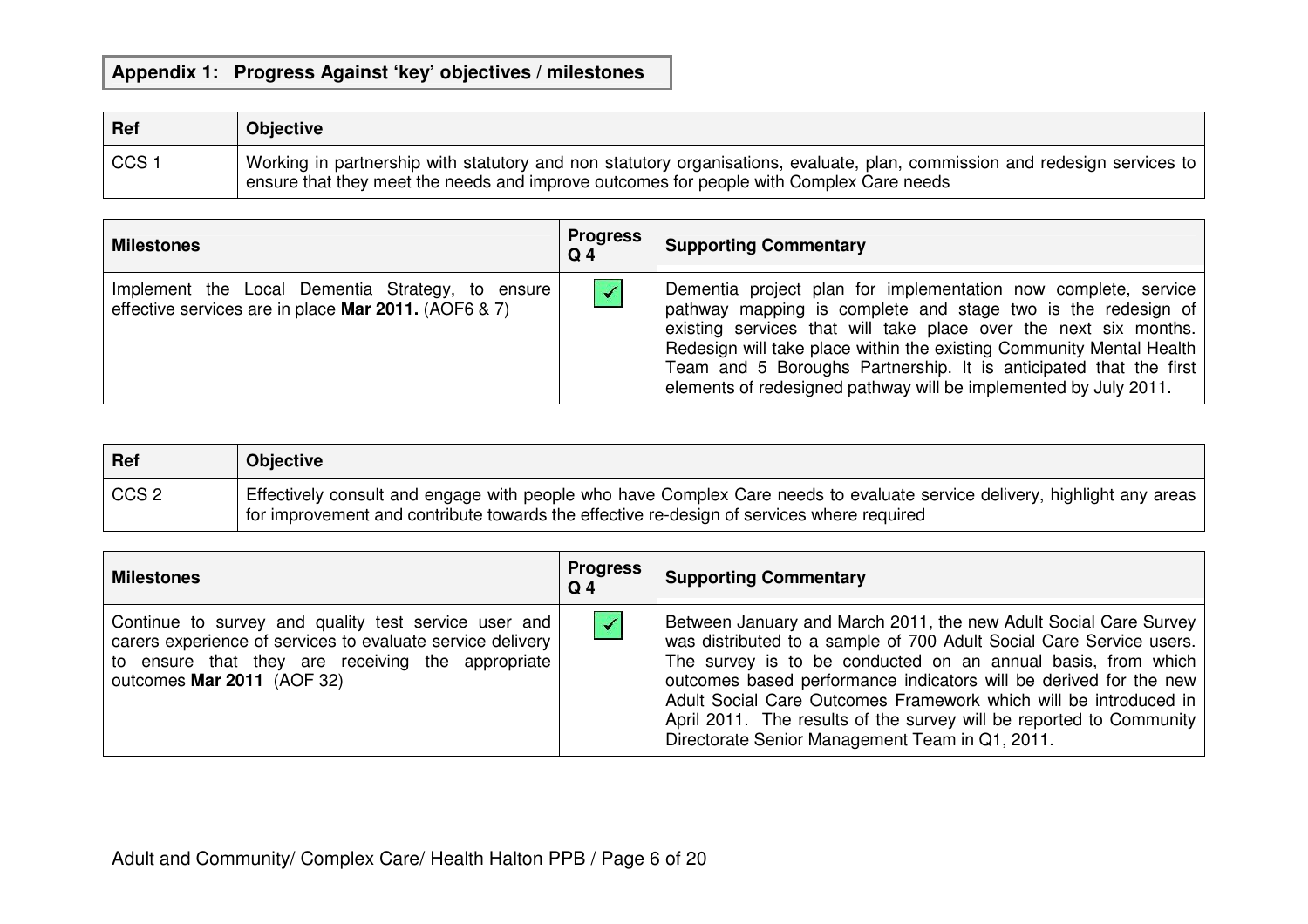# **Appendix 1: Progress Against 'key' objectives / milestones**

| Ref              | <b>Objective</b>                                                                                                                                                                                     |
|------------------|------------------------------------------------------------------------------------------------------------------------------------------------------------------------------------------------------|
| CCS <sub>3</sub> | Ensure that there are effective business processes and services in place to enable the Directorate to manage, procure and<br>deliver high quality, value for money services that meet people's needs |

| <b>Milestones</b>                                                                                                                                    | <b>Progress</b><br>Q <sub>4</sub> | <b>Supporting Commentary</b>                                                   |
|------------------------------------------------------------------------------------------------------------------------------------------------------|-----------------------------------|--------------------------------------------------------------------------------|
| Consider with our PCT partners the recommendations<br>and implications of the review of Halton's section 75<br>agreement Mar 2011 (AOF 33,34 and 35) | $\sqrt{2}$                        | Programme now aligned to form part of the Local Government NHS<br>White Paper. |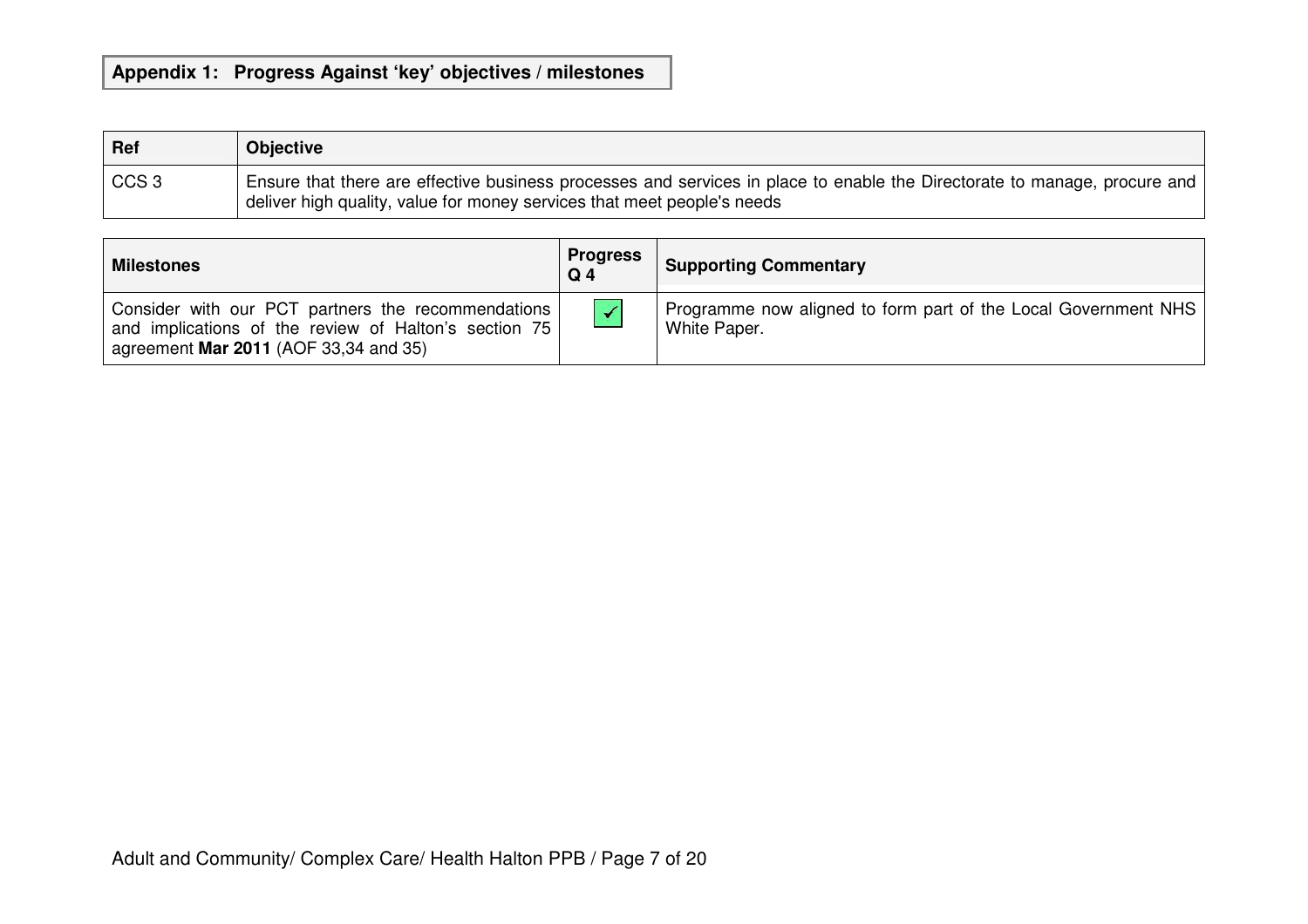# **Appendix 2: Progress Against 'other' objectives / milestones**

| Ref                 | <b>Objective</b>                                                                                                                                                                                                          |
|---------------------|---------------------------------------------------------------------------------------------------------------------------------------------------------------------------------------------------------------------------|
| $\frac{1}{2}$ CCS 1 | Working in partnership with statutory and non statutory organisations, evaluate, plan, commission and redesign services to  <br>' ensure that they meet the needs and improve outcomes for people with Complex Care needs |

| <b>Milestones</b>                                                                                                                                           | <b>Progress</b><br>Q <sub>4</sub> | <b>Supporting Commentary</b>                                                                                                                                                                                                                                                                                                                                                                                                   |
|-------------------------------------------------------------------------------------------------------------------------------------------------------------|-----------------------------------|--------------------------------------------------------------------------------------------------------------------------------------------------------------------------------------------------------------------------------------------------------------------------------------------------------------------------------------------------------------------------------------------------------------------------------|
| Monitor effectiveness of changes arising from review of<br>services and support to children and adults with Autistic<br>Spectrum Disorder Mar 2011. (AOF 6) |                                   | Autism strategy completed.                                                                                                                                                                                                                                                                                                                                                                                                     |
| Consider implications of Autism Act 2009 and review<br>working practices to ensure they are 'fit for purpose' Mar<br>2011. (AOF 7)                          |                                   | New post created to support improved practice.                                                                                                                                                                                                                                                                                                                                                                                 |
| Contribute to the implementation of the Council wide<br>Volunteering Strategy as a means to improving services<br>to communities Mar 2011 (AOF 21)          |                                   | Policy completed and due to be implemented July 2011.                                                                                                                                                                                                                                                                                                                                                                          |
| Review policies/procedures/pathways within the HHILLS<br>Service to ensure they are 'fit for purpose' Mar 2011.<br>(AOF6 & 7)                               | $\pmb{\times}$                    | Most administrative procedures have been captured but more work is<br>required. We are almost complete on capturing the major adaptation<br>process - once complete we will then review them to ensure they are<br>'fit for purpose', 2 years on from the amalgamation of the team. The<br>equipment policy is almost complete. The Blue Badge provision is<br>still under review due to Government changes.                   |
| Implement the Local Affordable Warmth Strategy, in order<br>to reduce fuel poverty and health inequalities Mar 2011.<br>(AOF 7)                             | $\mathbf x$                       | Work to implement the Affordable Warmth Strategy has begun. A<br>training programme is in the process of being developed. The<br>programme will help to raise the awareness of front line staff to<br>ensure that they are able to spot the triggers of fuel poverty and refer<br>clients to the relevant agencies who can provide advice and practical<br>help to heat and maximise their incomes. Plans are also in place to |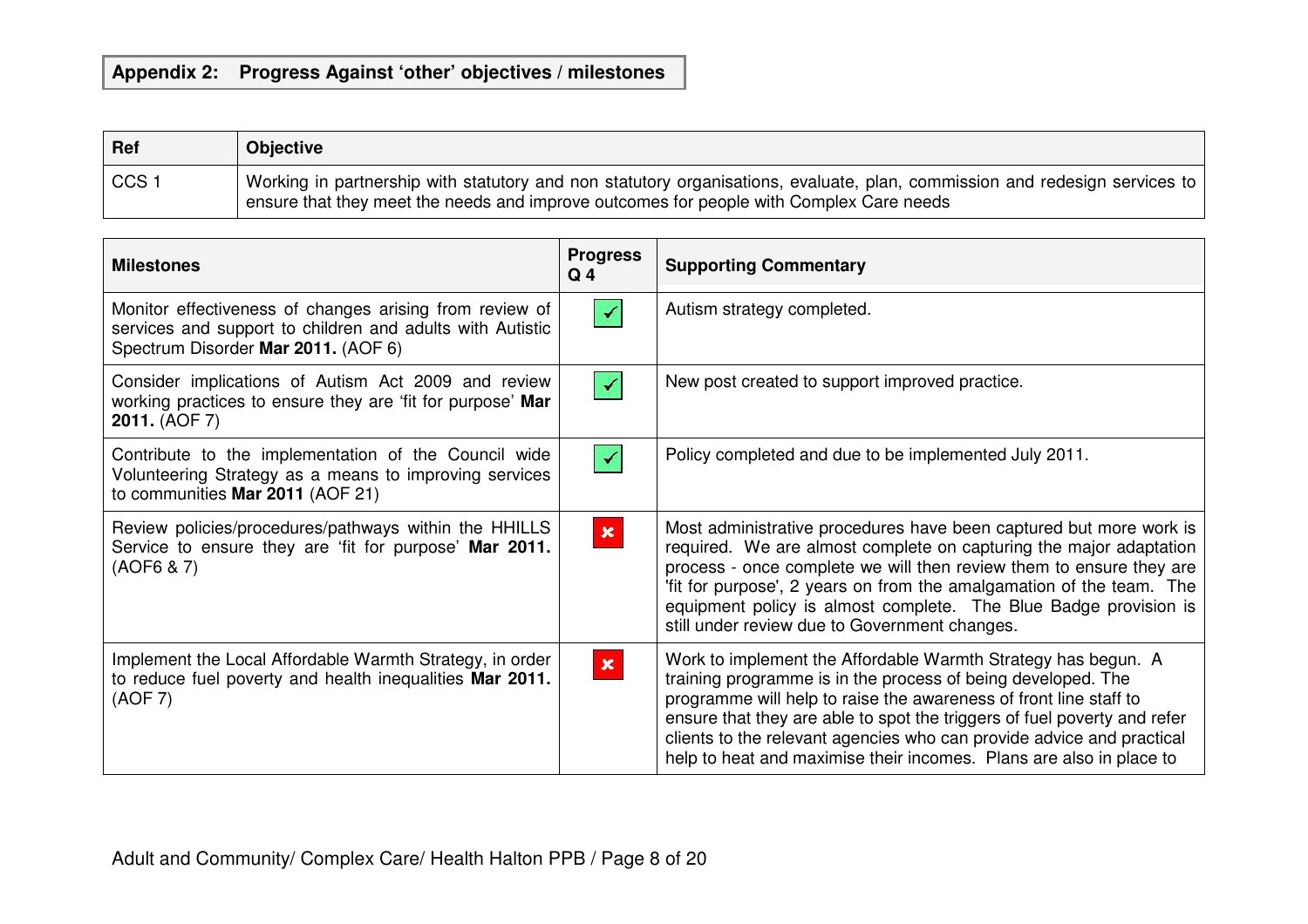# **Appendix 2: Progress Against 'other' objectives / milestones**

|                                                                                                                                                                       |              | develop a comprehensive marketing campaign to help maximise<br>uptake of available measures such as Warm Front and its successor<br>Green Deal. |
|-----------------------------------------------------------------------------------------------------------------------------------------------------------------------|--------------|-------------------------------------------------------------------------------------------------------------------------------------------------|
| Implement the redesign of the Supported Housing<br>Network to ensure that it is meeting the needs of those<br>with the most complex needs <b>Mar 2011.</b> (AOF6 & 7) | $\checkmark$ | Preliminary work completed.                                                                                                                     |

| Ref              | <b>Objective</b>                                                                                                                                                                                                        |
|------------------|-------------------------------------------------------------------------------------------------------------------------------------------------------------------------------------------------------------------------|
| CCS <sub>1</sub> | Working in partnership with statutory and non statutory organisations, evaluate, plan, commission and redesign services to  <br>ensure that they meet the needs and improve outcomes for people with Complex Care needs |

| Continue to develop the Single Point of Access to ensure<br>that it delivers an effective mechanism for access into<br>Services Mar 2011. (AOF 6 & 7)                     | ✔                    | The Single Point of Access for mental health services is in place<br>across Halton and St Helens and is fully staffed. The role and function<br>of the social work service - which only covers Halton - will be<br>reviewed in Quarter 1 2011.                                                                                                                                                                                        |
|---------------------------------------------------------------------------------------------------------------------------------------------------------------------------|----------------------|---------------------------------------------------------------------------------------------------------------------------------------------------------------------------------------------------------------------------------------------------------------------------------------------------------------------------------------------------------------------------------------------------------------------------------------|
| Continue to ensure there is a wide choice of pathways<br>into volunteering opportunities to meet the needs of<br>people with a Learning Disability Mar 2011. (AOF 6 & 21) | $\blacktriangledown$ | The Bridge Building Team continues to provide access to a wide<br>range of volunteering opportunities for people with a learning disability<br>and has successfully placed over 40 people in 2010-11. The range<br>and scope of future volunteering opportunities will be enhanced in<br>2011-12 by the merging of the team with the Sure Start service,<br>providing a combined volunteering approach to all service user<br>groups. |
| Implement the recommendations<br>following<br>the<br>Challenging Behaviour review/project to ensure services<br>meet the needs of service users Mar 2011 (AOF 6 & 7)      | $\blacktriangledown$ | Positive Behaviour Support Service established with funding from<br>Halton and St. Helens PCT, Knowsley B.C. and St. Helens Council.                                                                                                                                                                                                                                                                                                  |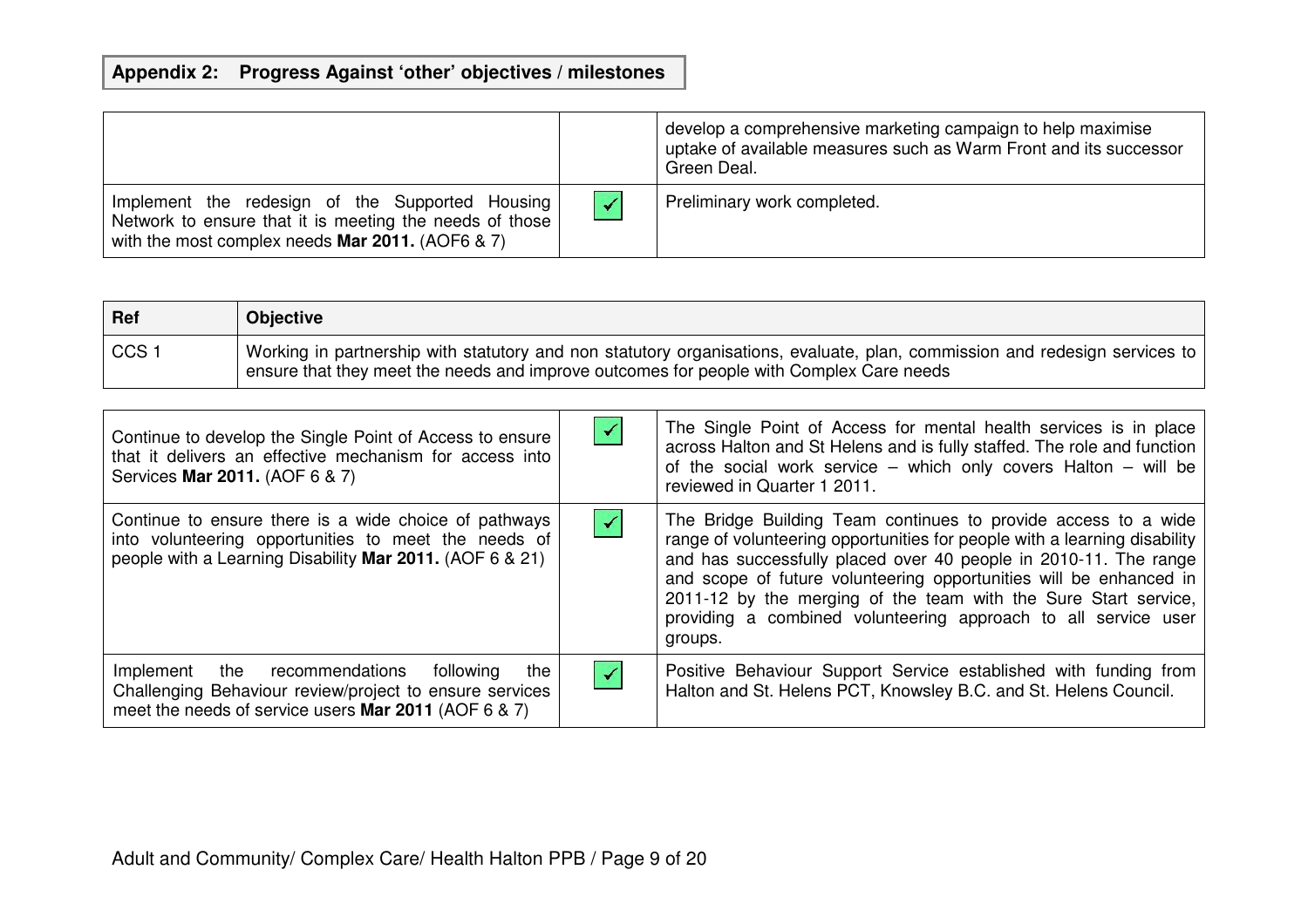# **Appendix 2: Progress Against 'other' objectives / milestones**

| Ref     | <b>Objective</b>                                                                                                                                                                                                        |
|---------|-------------------------------------------------------------------------------------------------------------------------------------------------------------------------------------------------------------------------|
| l CCS 2 | Effectively consult and engage with people who have Complex Care needs to evaluate service delivery, highlight any areas l<br>for improvement and contribute towards the effective re-design of services where required |

| <b>Milestones</b>                                                                                                                                                                                      | <b>Progress</b><br>$Q_4$ | <b>Supporting Commentary</b>                                                                               |
|--------------------------------------------------------------------------------------------------------------------------------------------------------------------------------------------------------|--------------------------|------------------------------------------------------------------------------------------------------------|
| Continue to implement a behaviour solutions approach to<br>develop quality services for adults with challenging<br>behaviour - Models of good practice to continue to be<br>developed Mar 2011. (AOF7) | $\blacktriangledown$     | Behaviour analytical work commenced with both adults and children.<br>Clear evidence of improved outcomes. |

| Ref              | <b>Objective</b>                                                                                                                                                                                       |
|------------------|--------------------------------------------------------------------------------------------------------------------------------------------------------------------------------------------------------|
| CCS <sub>3</sub> | Ensure that there are effective business processes and services in place to enable the Directorate to manage, procure and  <br>deliver high quality, value for money services that meet people's needs |

| <b>Milestones</b>                                                                                                                                                                                                                   | <b>Progress</b><br>$Q_4$ | <b>Supporting Commentary</b>                                                                    |
|-------------------------------------------------------------------------------------------------------------------------------------------------------------------------------------------------------------------------------------|--------------------------|-------------------------------------------------------------------------------------------------|
| Following the publication of the new national guidance on  <br>complaints, review, develop, agree and implement a joint<br>complaints policy and procedure to ensure a consistent<br>and holistic approach <b>Nov 2010</b> (AOF 33) | $\blacktriangledown$     | Policy Revised. Joint working continuing with St Helen's Council and<br>local Health providers. |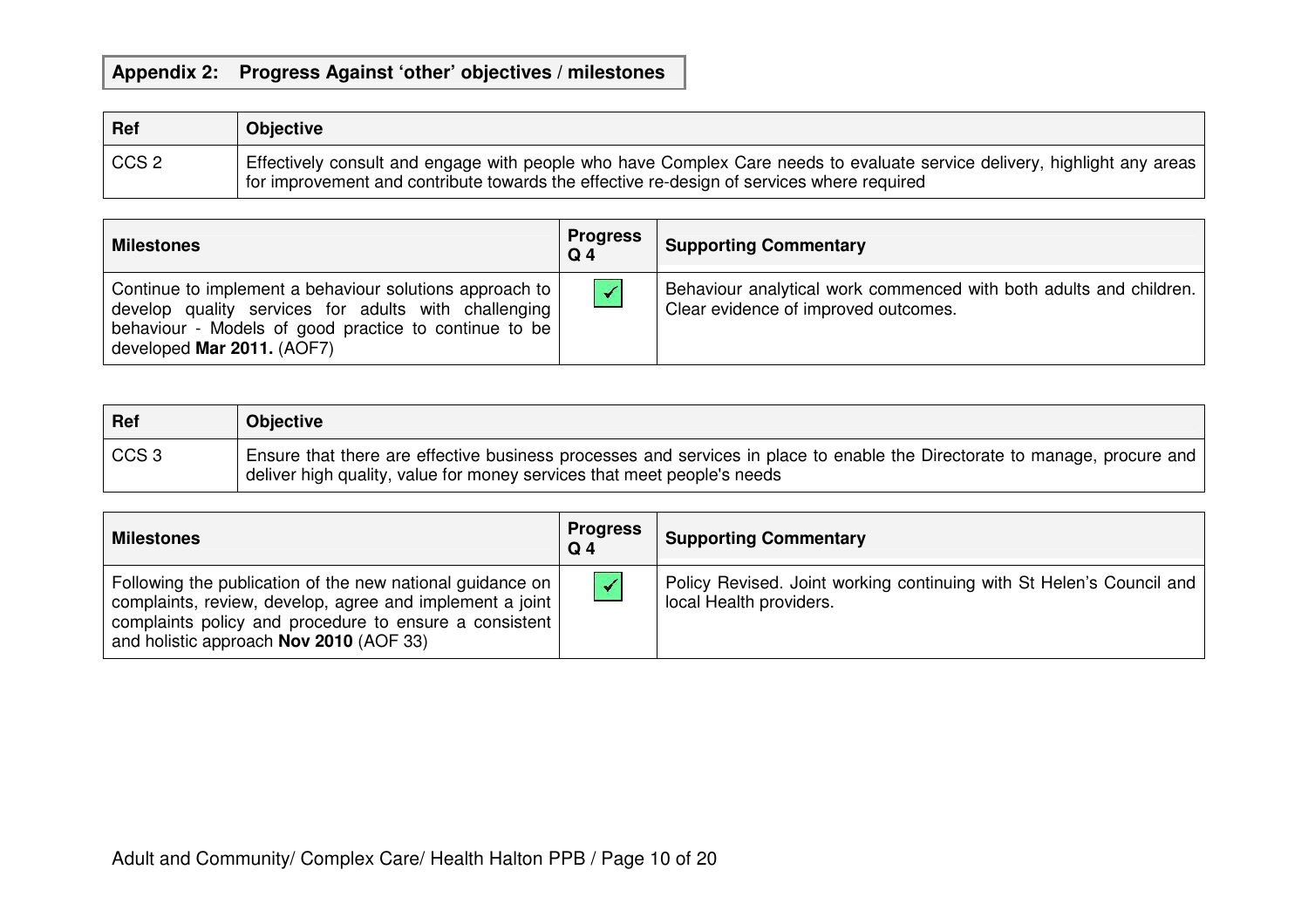| <b>Ref</b> | <b>Description</b> | Actual<br>2009/10 | Target<br>2010/11 | <b>Quarter 4</b> | Current<br><b>Progress</b> | <b>Direction</b><br>of Travel | <b>Supporting Commentary</b> |
|------------|--------------------|-------------------|-------------------|------------------|----------------------------|-------------------------------|------------------------------|
|------------|--------------------|-------------------|-------------------|------------------|----------------------------|-------------------------------|------------------------------|

| Quality       |                                                  |       |     |                     |     |     |                                                                                                                                                                 |
|---------------|--------------------------------------------------|-------|-----|---------------------|-----|-----|-----------------------------------------------------------------------------------------------------------------------------------------------------------------|
| <b>NI 127</b> | Self reported experience of<br>Social Care Users | 76.75 | N/A | Refer to<br>comment | N/A | N/A | The NHS Information Centre is currently<br>developing a new methodology for this<br>indicator, in view of which this PI may<br>not be reportable until 2011/12. |

| <b>Service Delivery</b> |                                                                                             |        |     |       |                      |                                                                                                                                                                                                              |
|-------------------------|---------------------------------------------------------------------------------------------|--------|-----|-------|----------------------|--------------------------------------------------------------------------------------------------------------------------------------------------------------------------------------------------------------|
| <b>NI 145</b>           | Adults<br>with<br>Learning<br><b>Disabilities</b><br>in in<br>Settled<br>accommodation      | 81.99% | 90% | 92%   |                      | Target achieved. Performance is<br>improving from last year.                                                                                                                                                 |
| CSS 8                   | with mental<br>health<br>Adults<br>problems helped to live at<br>home (Previously AWA LI13) | 3.93   | 3.5 | 3.88E | $\blacktriangledown$ | An estimated year end is stated above<br>as final year end figure will not be<br>available until June 2011. Although the<br>estimated figure has exceeded its target<br>it is marginally lower than 2009/10. |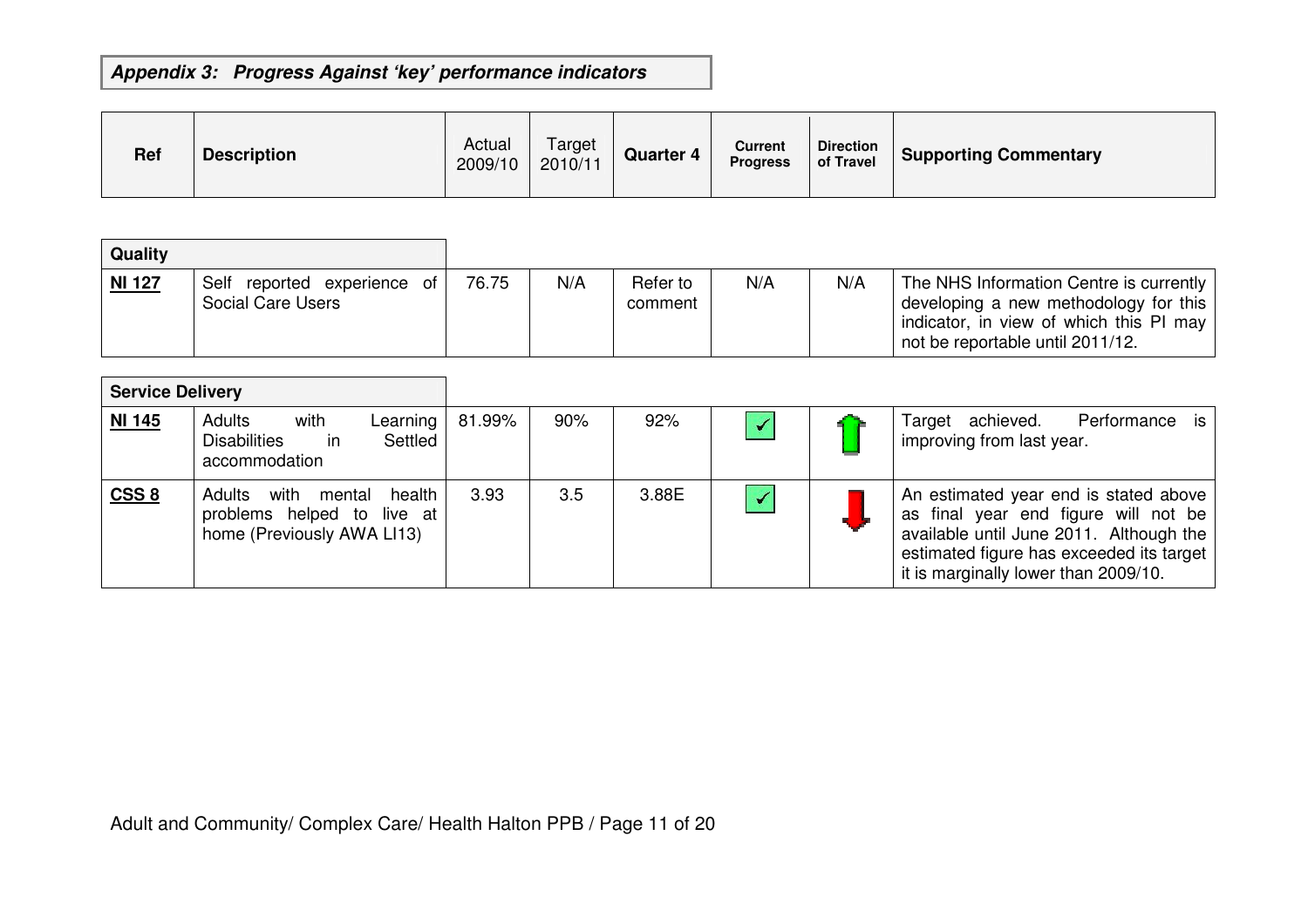| <b>Ref</b> | <b>Description</b> | Actual<br>2009/10 | Target<br>2010/11 | <b>Quarter 4</b> | <b>Current</b><br><b>Progress</b> | <b>Direction</b><br>of Travel | <b>Supporting Commentary</b> |
|------------|--------------------|-------------------|-------------------|------------------|-----------------------------------|-------------------------------|------------------------------|
|------------|--------------------|-------------------|-------------------|------------------|-----------------------------------|-------------------------------|------------------------------|

|                  | <b>Fair Access</b>                                                                                                |    |    |     |                      |                                                                                                                                                                                                                  |
|------------------|-------------------------------------------------------------------------------------------------------------------|----|----|-----|----------------------|------------------------------------------------------------------------------------------------------------------------------------------------------------------------------------------------------------------|
| CCS <sub>2</sub> | Number of learning disabled<br>people helped into voluntary<br>work in the year (Previously<br>AWA LI5)           | 56 | 43 | 73E | $\checkmark$         | Figure provided is an estimated figure<br>as final year end figure will not be<br>available until June 2011. Direction of<br>travel is based on the estimated figure<br>provided for 2009/10 and not the actual. |
| CCS <sub>3</sub> | Number of physically disabled<br>people helped into voluntary<br>work in the year (Previously<br>AWA LI6)         | 11 | 5  | 8E  | $\blacktriangledown$ | Figure provided is an estimated figure<br>as final year end figure will not be<br>available until June 2011. Direction of<br>travel is based on the estimated figure<br>provided for 2009/10 and not the actual. |
| CCS <sub>4</sub> | Number of adults with mental<br>health problems helped into<br>voluntary work in the year<br>(Previously AWA LI7) | 17 | 17 | 25E | $\checkmark$         | Figure provided is an estimated figure<br>as final year end figure will not be<br>available until June 2011. Direction of<br>travel is based on the estimated figure<br>provided for 2009/10 and not the actual. |

| Quality          |                                                                                                      |       |      |       |  |                                                                                                                                                                                                                                       |
|------------------|------------------------------------------------------------------------------------------------------|-------|------|-------|--|---------------------------------------------------------------------------------------------------------------------------------------------------------------------------------------------------------------------------------------|
| CCS <sub>5</sub> | % of items of equipment and<br>adaptations delivered within 7<br>working days (Previously OP<br>L(9) | 91.24 | 93.0 | 97.96 |  | for equipment and<br>Performance<br>adaptations has exceeded target and<br>2009/10<br>also improved on<br>has<br>performance. Performance against<br>adaptations has<br>led<br>minor<br>— to ⊥<br>improvement against this indicator. |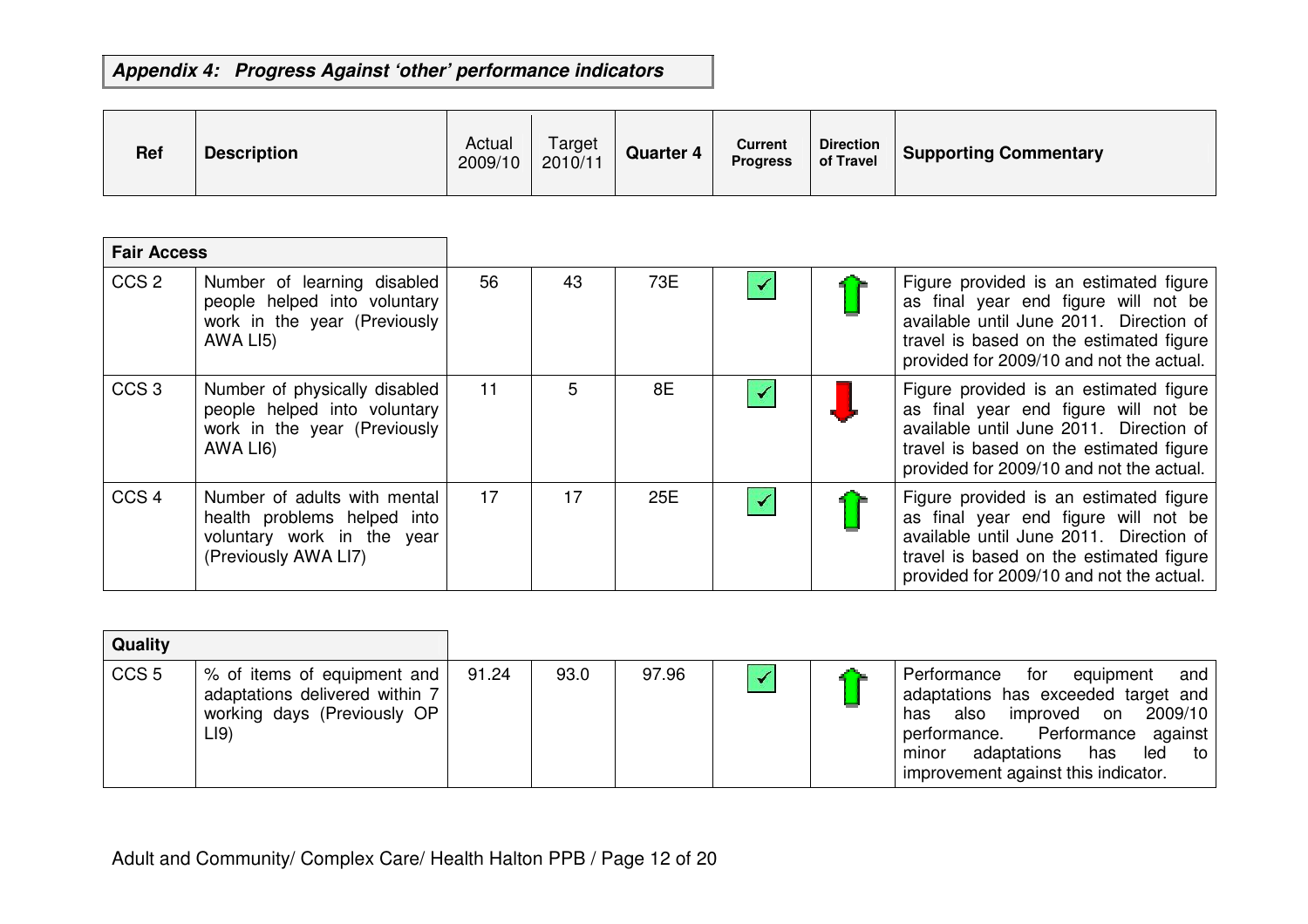| <b>Ref</b> | <b>Description</b> | Actual<br>2009/10 | Target<br>2010/11 | <b>Quarter 4</b> | <b>Current</b><br><b>Progress</b> | Direction  <br>of Travel | <b>Supporting Commentary</b> |
|------------|--------------------|-------------------|-------------------|------------------|-----------------------------------|--------------------------|------------------------------|
|------------|--------------------|-------------------|-------------------|------------------|-----------------------------------|--------------------------|------------------------------|

| <b>Service Delivery</b> |                                                                                                                  |      |      |       |             |                                                                                                                                                                                                                  |
|-------------------------|------------------------------------------------------------------------------------------------------------------|------|------|-------|-------------|------------------------------------------------------------------------------------------------------------------------------------------------------------------------------------------------------------------|
| CCS <sub>6</sub>        | Adults with physical disabilities<br>helped to live at home<br>(Previously AWA LI11)<br>Rate per 1000 population | 8.15 | 8.00 | 7.95E | ×           | Figure provided is an estimated figure<br>as final year end figure will not be<br>available until June 2011. Direction of<br>travel is based on the estimated figure<br>provided for 2009/10 and not the actual. |
| CCS <sub>7</sub>        | Adults with learning disabilities<br>helped to live at home<br>(Previously AWA LI12)<br>Rate per 1000 population | 4.24 | 4.30 | 4.28E | $\mathbf x$ | Figure provided is an estimated figure<br>as final year end figure will not be<br>available until June 2011. Direction of<br>travel is based on the estimated figure<br>provided for 2009/10 and not the actual. |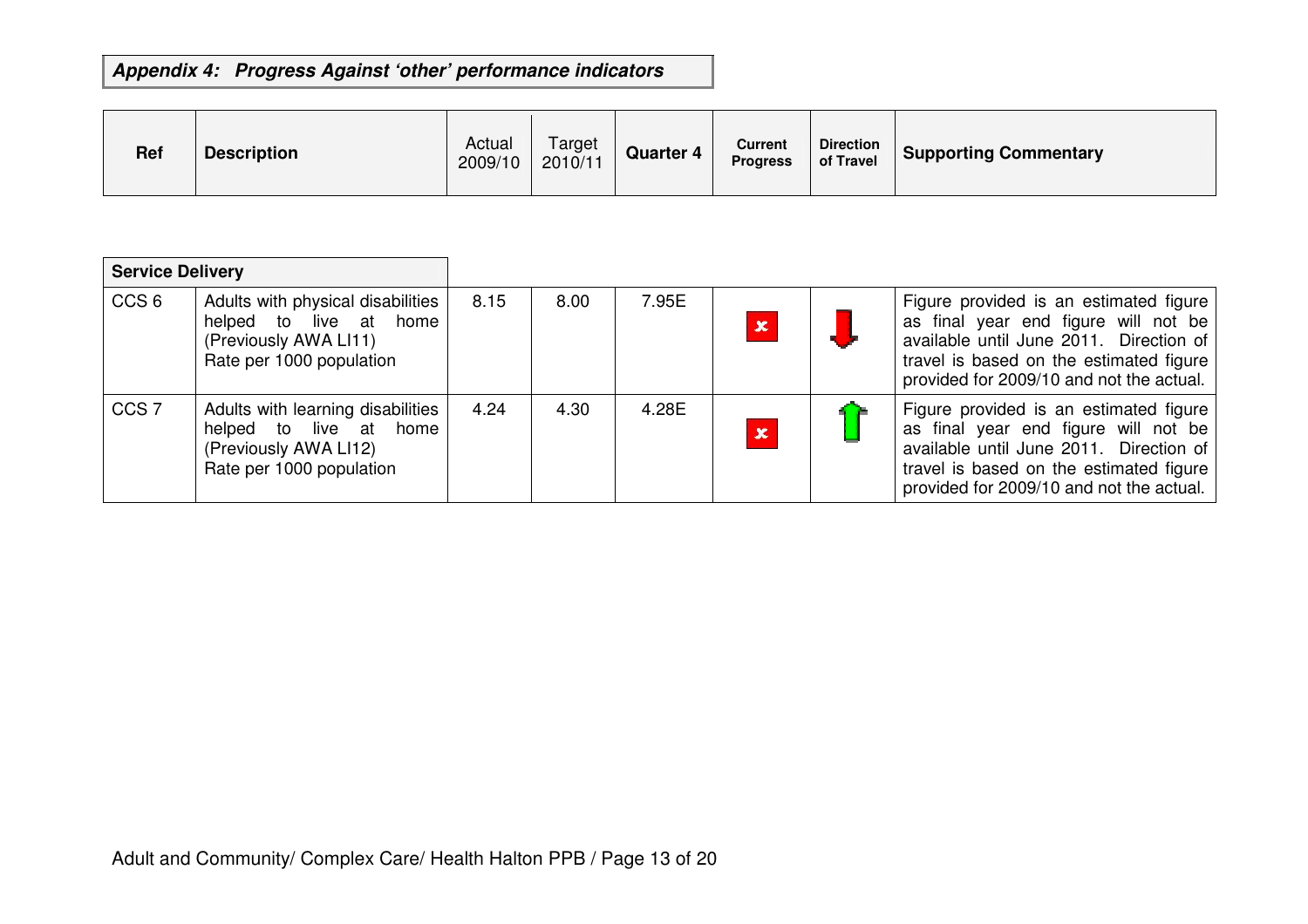| <b>Ref</b> | <b>Description</b> | Actual<br>2009/10 | Target<br>2010/11 | <b>Quarter 4</b> | <b>Current</b><br><b>Progress</b> | <b>Direction</b><br>of Travel | <b>Supporting Commentary</b> |
|------------|--------------------|-------------------|-------------------|------------------|-----------------------------------|-------------------------------|------------------------------|
|------------|--------------------|-------------------|-------------------|------------------|-----------------------------------|-------------------------------|------------------------------|

|              | <b>Area Partner National Indicators:</b>                                                                                                                                                                                                                                                                         |                     |      |        |                |  |                                                                                                                                                                                                                                         |  |  |  |  |
|--------------|------------------------------------------------------------------------------------------------------------------------------------------------------------------------------------------------------------------------------------------------------------------------------------------------------------------|---------------------|------|--------|----------------|--|-----------------------------------------------------------------------------------------------------------------------------------------------------------------------------------------------------------------------------------------|--|--|--|--|
|              | The indicators below form part of the new National Indicator Set introduced on 1 <sup>st</sup> April 2008. Responsibility for setting the target, and reporting<br>performance data, will sit with one or more local partners. As data sharing protocols are developed, baseline information and targets will be |                     |      |        |                |  |                                                                                                                                                                                                                                         |  |  |  |  |
|              | added to this section.                                                                                                                                                                                                                                                                                           |                     |      |        |                |  |                                                                                                                                                                                                                                         |  |  |  |  |
| NI 146       | Adults with learning disabilities<br>in employment                                                                                                                                                                                                                                                               | 9.14%               | N/A  | 10.68E | N/A            |  | Figure provided is an estimated<br>figure as final year end figure will not<br>be known until June 2011. Direction<br>of travel is based on the actual for<br>2009/10.                                                                  |  |  |  |  |
| NI 149       | Adults<br>in<br>with<br>contact<br>health<br>secondary<br>mental<br>settled<br>services<br>in.<br>accommodation                                                                                                                                                                                                  | 89.3                | 90   | 92.8%  |                |  | At 28 <sup>th</sup> February 2011<br>Mental Health Services in Halton<br>continue to achieve a high rate of<br>people in settled accommodation.<br>This stands at 92.8%, higher than<br>any of the other areas within the<br>5Boroughs. |  |  |  |  |
| NI 150       | <b>Adults</b><br>with<br>in<br>contact<br>secondary<br>health<br>mental<br>services in employment                                                                                                                                                                                                                | N/A                 | 12%  | 13.3%  |                |  | At 28 <sup>th</sup> February 2011<br>This figure stands in January 2011 at<br>13.4% and is again higher than any<br>of the other areas within the<br>5Boroughs. This figure had increased<br>from 10.6% in July 2010.                   |  |  |  |  |
| <b>NI 39</b> | Hospital<br>Admissions<br>for<br>Alcohol related harm                                                                                                                                                                                                                                                            | 2548.6<br>estimated | 2309 | 2524   | $\pmb{\times}$ |  | Q3 data has been updated. Q4 full<br>data is not yet available and the<br>cumulative figure to the end of<br>February has been used as a proxy.                                                                                         |  |  |  |  |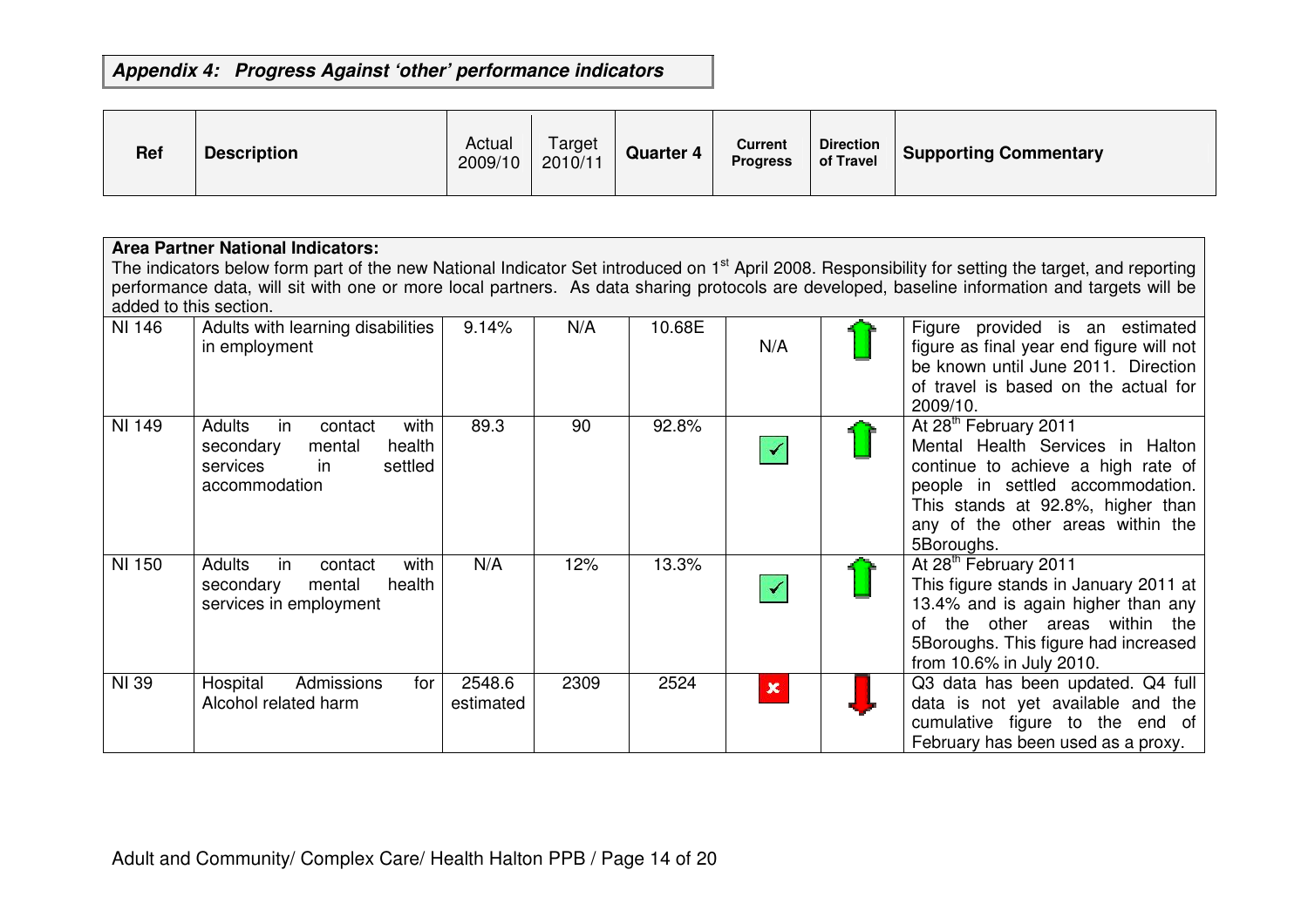| <b>Ref</b> | <b>Description</b> | Actual<br>2009/10 | Target<br>2010/11 | <b>Quarter 4</b> | <b>Current</b><br><b>Progress</b> | <b>Direction</b><br>of Travel | <b>Supporting Commentary</b> |
|------------|--------------------|-------------------|-------------------|------------------|-----------------------------------|-------------------------------|------------------------------|
|------------|--------------------|-------------------|-------------------|------------------|-----------------------------------|-------------------------------|------------------------------|

| <b>NI 119</b> | Self-reported<br>measure<br>of<br>people's overall health and<br>well-being (as being good or<br>very good) | 72.8%                         | N/A            | Refer to<br>comment | N/A            | N/A | There is no Place Survey in 2010<br>Ministerial<br>given<br>recent<br>a<br>Due<br>this<br>Announcement.<br>to<br>we will not<br>be<br>announcement<br>reporting these measures for the rest<br>of the year. Consideration will be<br>given to whether there is need for a<br>slimmer<br>local survey<br>2011<br>in.<br>clarification<br>following<br>of<br>the<br>government's reporting requirements<br>2011<br>(April<br>and<br>our<br>own<br>performance management needs. |
|---------------|-------------------------------------------------------------------------------------------------------------|-------------------------------|----------------|---------------------|----------------|-----|-------------------------------------------------------------------------------------------------------------------------------------------------------------------------------------------------------------------------------------------------------------------------------------------------------------------------------------------------------------------------------------------------------------------------------------------------------------------------------|
| NI 120        | All-age all cause mortality<br>rate per 100,000 population.                                                 | Male:<br>803.8<br>Estimated   | Male:<br>755   | Male<br>879.3       | $\pmb{\times}$ |     | Q3 figures have been updated.<br>February figure used as a proxy for<br>Q4 as March data has not yet been<br>released. Targets for mortality are<br>based on calendar year data and not<br>financial year.<br>Therefore data is<br>unverified mortality rate for calendar                                                                                                                                                                                                     |
|               |                                                                                                             | Female:<br>597.3<br>Estimated | Female:<br>574 | Female<br>582.8     | $\pmb{\times}$ |     | year 2010.<br>Based on Q3 data both Male and<br>Female Mortality is above the 2010<br>targets for all age all cause mortality.<br>Male mortality appears to have<br>increased from verified 2009 data<br>where the rate was 838.09 (an<br>increase in 3 deaths). Female<br>mortality however has continued to                                                                                                                                                                 |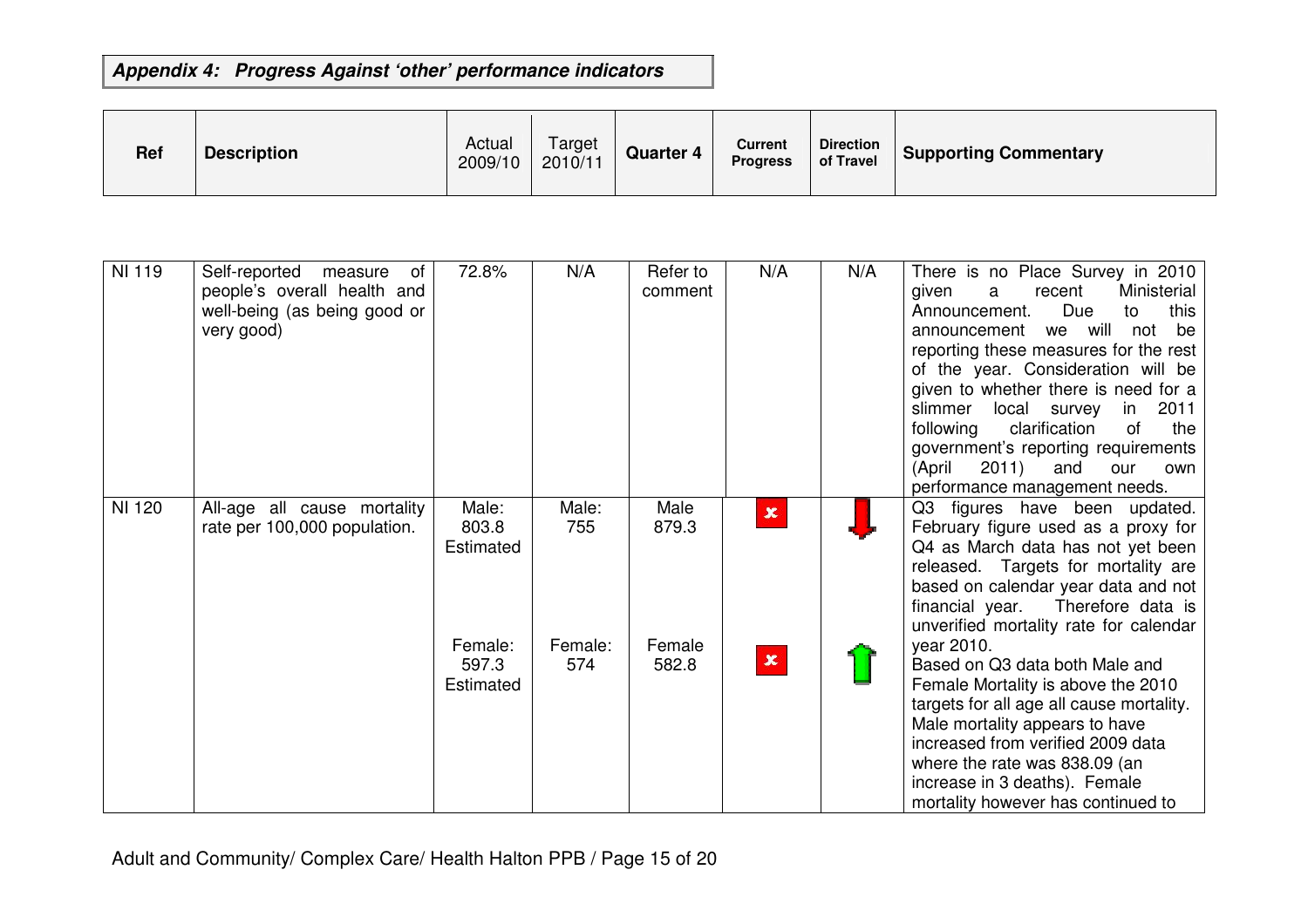| <b>Ref</b> | <b>Description</b> | Actual<br>2009/10 | Target<br>2010/11 | <b>Quarter 4</b> | <b>Current</b><br><b>Progress</b> | <b>Direction</b><br>of Travel | <b>Supporting Commentary</b>                                                                                                                                                                                                                                                                                                                                                                                                                                     |
|------------|--------------------|-------------------|-------------------|------------------|-----------------------------------|-------------------------------|------------------------------------------------------------------------------------------------------------------------------------------------------------------------------------------------------------------------------------------------------------------------------------------------------------------------------------------------------------------------------------------------------------------------------------------------------------------|
|            |                    |                   |                   |                  |                                   |                               | decrease but not enough to hit the<br>2010 target. Year end 2009 verified<br>data showed a rate of 595.12 by year<br>end 2010 this had reduced to 586.5<br>(unverified data)<br>To hit year end 2011 rates male<br>mortality would need to reduce to<br>731 per 100,000 (DSR) and females<br>mortality to 558 per 100,000. There<br>would need to be a substantial<br>improvement in death rates to come<br>near to meeting these targets by the<br>end of 2011. |

| <b>NI 121</b> | Mortality<br>rate<br>from<br>all<br>circulatory diseases at ages<br>under 75 | 88.8<br>Estimated | 78.31 | 96.8 | x |  | Q3 figure has been updated. February<br>figure has been used as a proxy for Q4<br>as February data has not yet been<br>released. There has been a marginal<br>decrease in mortality due to circulatory<br>diseases since April. We continue to<br>examine the data to understand the<br>causes of deaths, the age and where<br>these deaths have occurred to enable<br>better targeting of current programmes<br>in place. This means the Circulatory<br>Disease's in Halton are unlikely to hit<br>the PCT calendar year end target of<br>78.31. |
|---------------|------------------------------------------------------------------------------|-------------------|-------|------|---|--|---------------------------------------------------------------------------------------------------------------------------------------------------------------------------------------------------------------------------------------------------------------------------------------------------------------------------------------------------------------------------------------------------------------------------------------------------------------------------------------------------------------------------------------------------|
|---------------|------------------------------------------------------------------------------|-------------------|-------|------|---|--|---------------------------------------------------------------------------------------------------------------------------------------------------------------------------------------------------------------------------------------------------------------------------------------------------------------------------------------------------------------------------------------------------------------------------------------------------------------------------------------------------------------------------------------------------|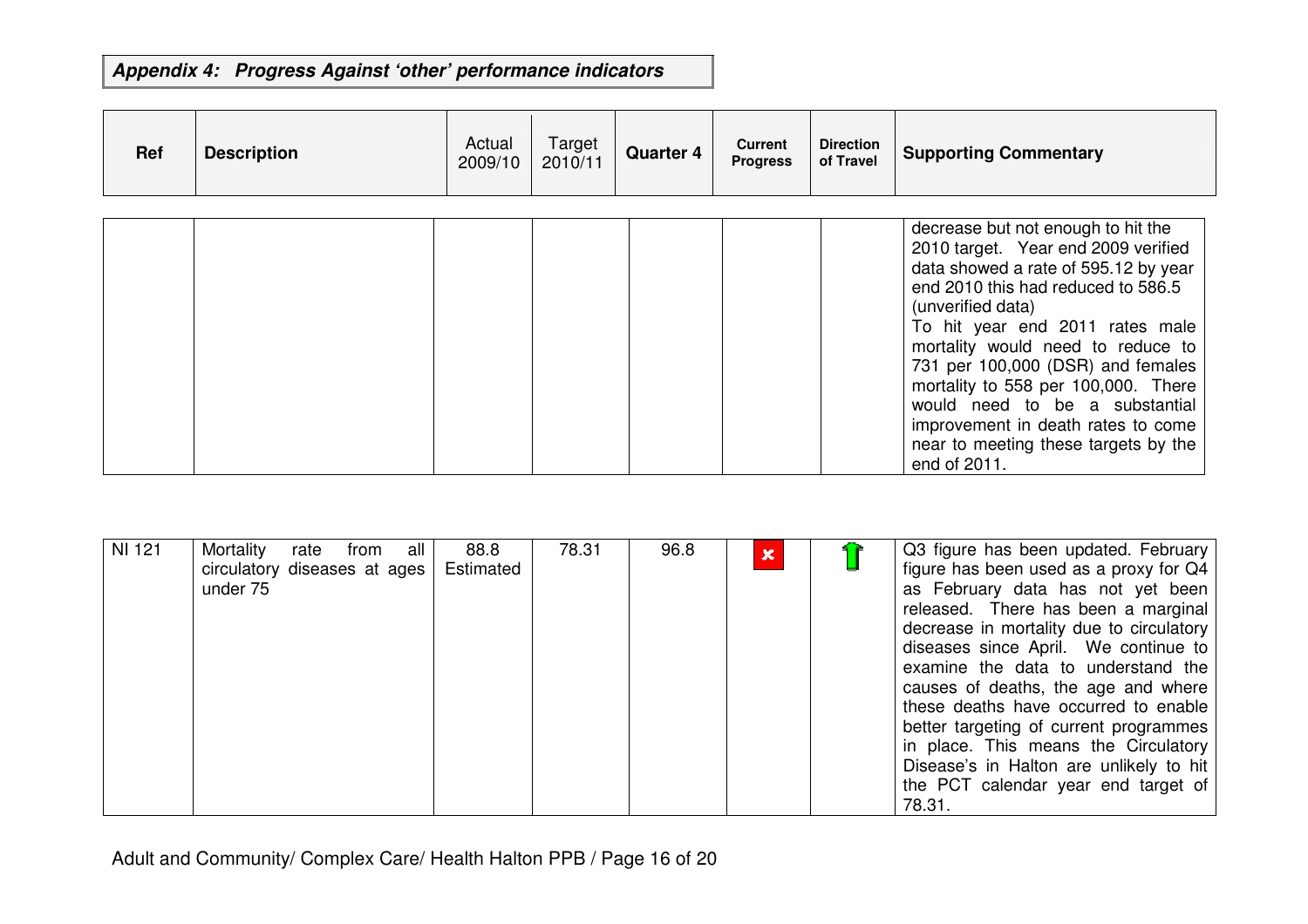| <b>Ref</b> | <b>Description</b> | Actual<br>2009/10 | $\sim$<br>Target<br>2010/11 | <b>Quarter 4</b> | Current<br><b>Progress</b> | <b>Direction</b><br>of Travel | <b>Supporting Commentary</b> |
|------------|--------------------|-------------------|-----------------------------|------------------|----------------------------|-------------------------------|------------------------------|
|            |                    |                   |                             |                  |                            |                               |                              |

| NI 122 | Mortality from all cancers at<br>ages under 75                                      | 166.8<br>Estimated | 126.41 | 149.5  | $\mathbf x$ | Q3 figure has been updated. February<br>figure has been used as a proxy for Q4<br>as February data has not yet been<br>released. It is very important to note<br>that these figures are provisional, and<br>that Q4 is based on provisional monthly<br>mortality data to February only. We do<br>not yet hold confirmed figures for 2010<br>The performance data quoted above<br>are not actually events: they are Directly<br>Standardised Mortality Rates.<br>They<br>represent about 200 cancer deaths per<br>year under age 75. About half of<br>cancer deaths occur under 75.                                  |
|--------|-------------------------------------------------------------------------------------|--------------------|--------|--------|-------------|---------------------------------------------------------------------------------------------------------------------------------------------------------------------------------------------------------------------------------------------------------------------------------------------------------------------------------------------------------------------------------------------------------------------------------------------------------------------------------------------------------------------------------------------------------------------------------------------------------------------|
| NI 123 | 16+ current smoking rate<br>prevalence – rate of quitters<br>per 100,000 population | 888<br>Estimated   | 1128   | 879.12 |             | Data is a snapshot as of April 1st 2011<br>and is not the complete year end data.<br>All previous data has been updated.<br>Data is a snapshot as of 1st April 2011<br>and will need to be updated when full<br>data is available; October to February<br>data has been updated and are all<br>above target where the preferred<br>outcome is higher. The Stop smoking<br>service is very close to the March target<br>and figures are still being collected from<br>GP Practices for Q4. It is expected we<br>will make the target. This will be a<br>considerable achievement as we have a<br>very high quit rate |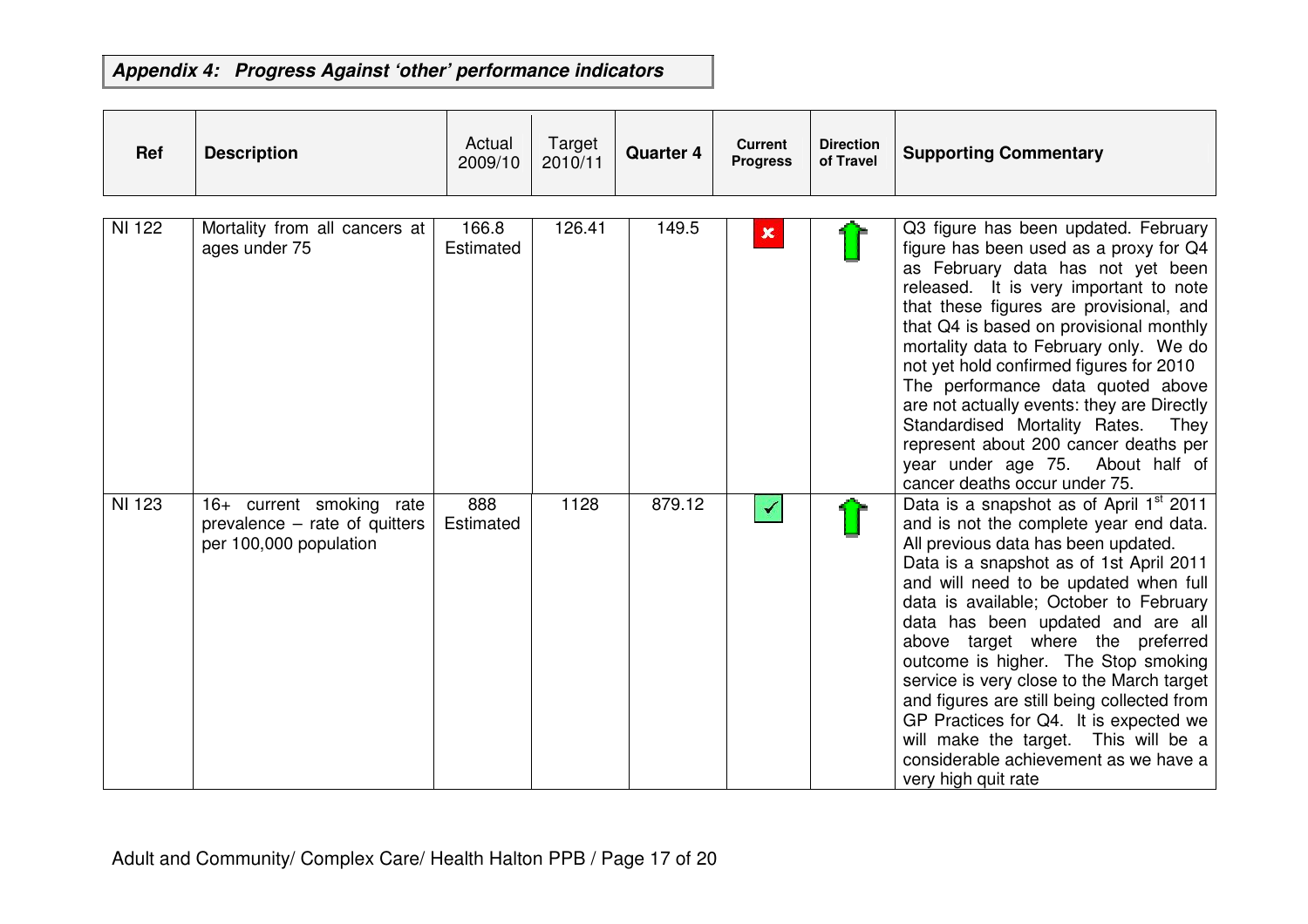| Ref           | <b>Description</b>                                                                                       | Actual<br>2009/10 | Target<br>2010/11                                        | <b>Quarter 4</b>    | <b>Current</b><br><b>Progress</b> | <b>Direction</b><br>of Travel | <b>Supporting Commentary</b>                                                                                                                                                                                                                                                                                                                                                                                                                                                            |
|---------------|----------------------------------------------------------------------------------------------------------|-------------------|----------------------------------------------------------|---------------------|-----------------------------------|-------------------------------|-----------------------------------------------------------------------------------------------------------------------------------------------------------------------------------------------------------------------------------------------------------------------------------------------------------------------------------------------------------------------------------------------------------------------------------------------------------------------------------------|
| NI 124        | People with a long-term<br>condition supported to be<br>independent and in control of<br>their condition | N/A               | 18.2%<br>Revised<br>target.<br>English<br>average<br>78% | 80.3%               |                                   |                               | All data has been updated to reflect<br>updated data as of 26.01.2011. It has<br>been recalculated as per the new<br>definition published by the Information<br>Centre, which is based on a (yes+yes to<br>some extent) / $(no+yes+yes$ to some<br>extent) calculation. PCT data is shown<br>as it is not available at LA level.                                                                                                                                                        |
| <b>NI 126</b> | Early access for women to<br>maternity services                                                          | 1319<br>Estimated | 3229<br>85.5%                                            | 55.45%              | $\pmb{\times}$                    |                               | Q4 data is not yet available and Q3<br>data has been used as a proxy. The<br>drop in performance will be discussed in<br>Community<br>Health<br>Services<br>the<br>Contract Meeting in May.<br>Following further analysis a recovery<br>plan will be developed as appropriate<br>and agreed with the service.                                                                                                                                                                           |
| <b>NI 137</b> | Healthy<br>life expectancy at<br>age 65                                                                  | N/A               | N/A                                                      | Refer to<br>comment | N/A                               | N/A                           | This is sourced through the ONS. To<br>healthy life expectancy, a<br>obtain<br>standard survey question on self-<br>reported health is asked of those over<br>65. Results of this can then be applied<br>to life expectancy projections at 65 to<br>show how many of the years to be<br>expected will be spent in good health. It<br>was expected that it would become part<br>of the Place Survey however, as this is<br>no longer in existence there is no up to<br>date information. |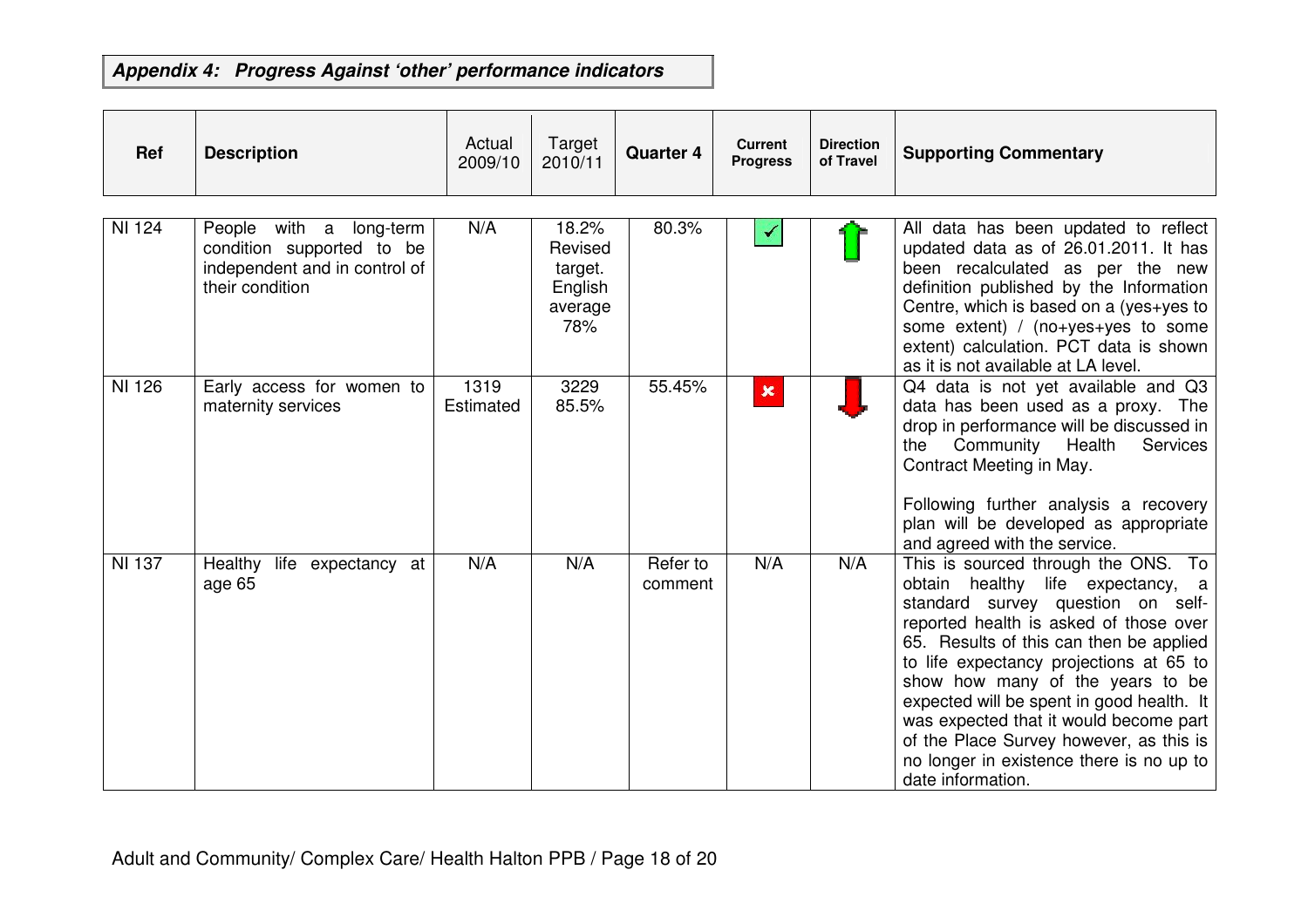## **Appendix 5 Financial Statement**

The Department's Quarter 4 Financial Statement will be prepared once the Council's year-end accounts have been finalised and will then be made available via the intranet by 30th June.